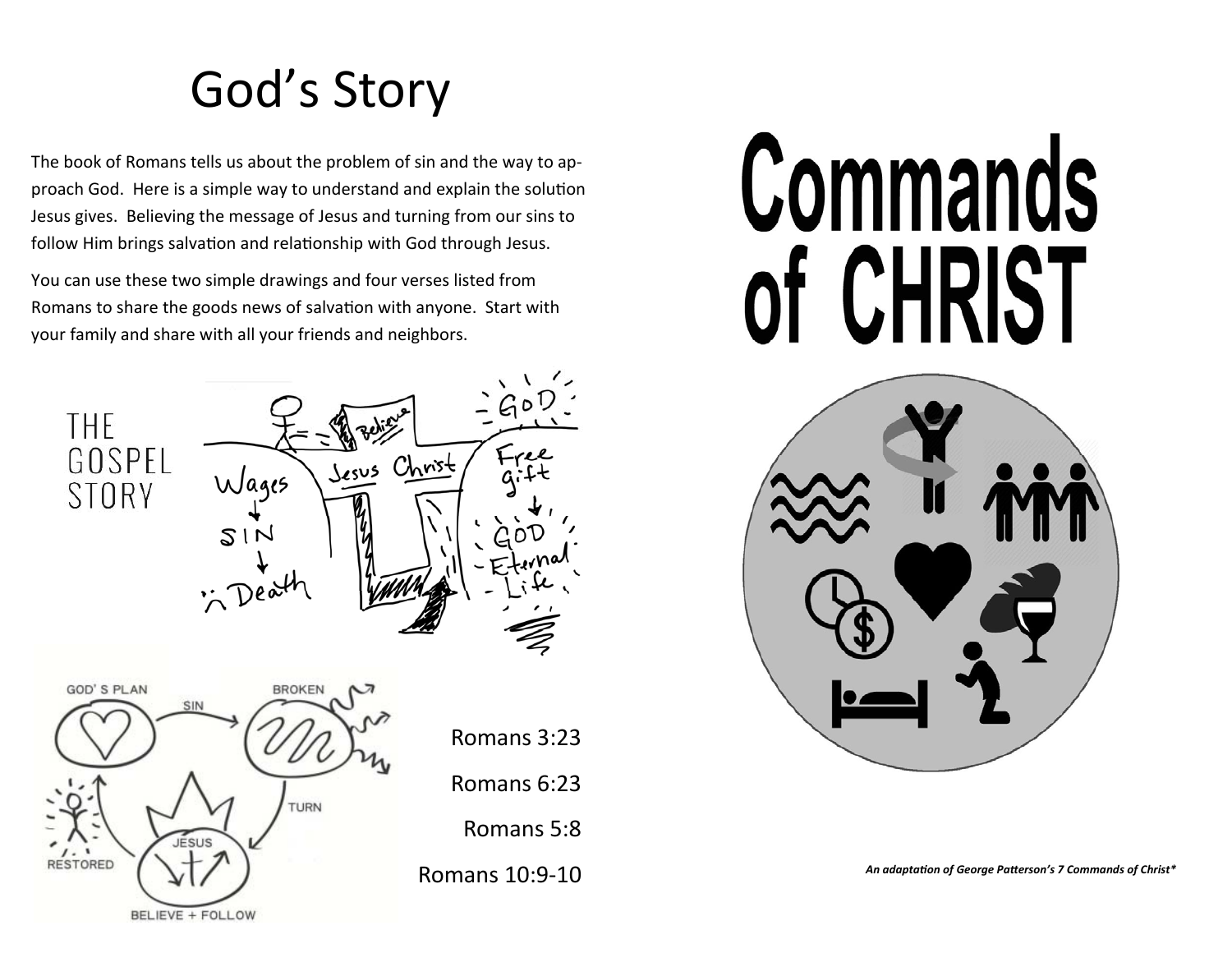# Bible Study Method

Hebrews 4:12 says, "For the Word of God is living and active. Sharper *than any double edged sword, it penetrates even to dividing soul and*  spirit, joints and marrow; it judges the thoughts and attitudes of the *heart."* 

This picture of a sword helps us to teach any passage of the Bible. When we think of a sword we think of four questions we need to ask.



## *Is there a Command to obey?*

After reading or telling any story from the Bible, ask these four questions one at a time and search the story for answers. The answers you find will reveal the meaning of the story for our lives.

# My Story

1 Peter 3:15 says, "*Always be prepared to give an answer to everyone who asks you to give the reason for the hope that you have."*

Obeying Peter's instruction means being ready to share our story of salvation at all times. Everyone who knows Jesus as savior has three parts to their story. Your story is also known as your testimony.



Part 1—**Our life before we believed in Jesus**

Part 2—**How we heard about, and believed in Jesus**

Part 3—**How our life changed**  after believing in Jesus

We should practice our testimony using these three parts so that we can share it at any time with anyone. Practice telling each part using simple words our neighbors will understand. We should be able to tell each part clearly and quickly. The entire story should last about three minutes. Take time to practice with other believers to help them learn and tell their own stories as well.

**On a piece of paper list the names of at least 25 people who need to hear your story of salvation. Search for the people you listed and be ready to tell them your story.** 

\_\_\_\_\_\_\_\_\_\_\_\_\_\_\_\_\_\_\_\_\_\_\_\_\_\_\_\_\_\_\_\_\_\_\_\_\_\_\_\_\_\_\_\_\_\_\_\_\_\_\_\_\_\_\_\_\_\_\_\_\_



*Beginning Discipleship for Church Planters*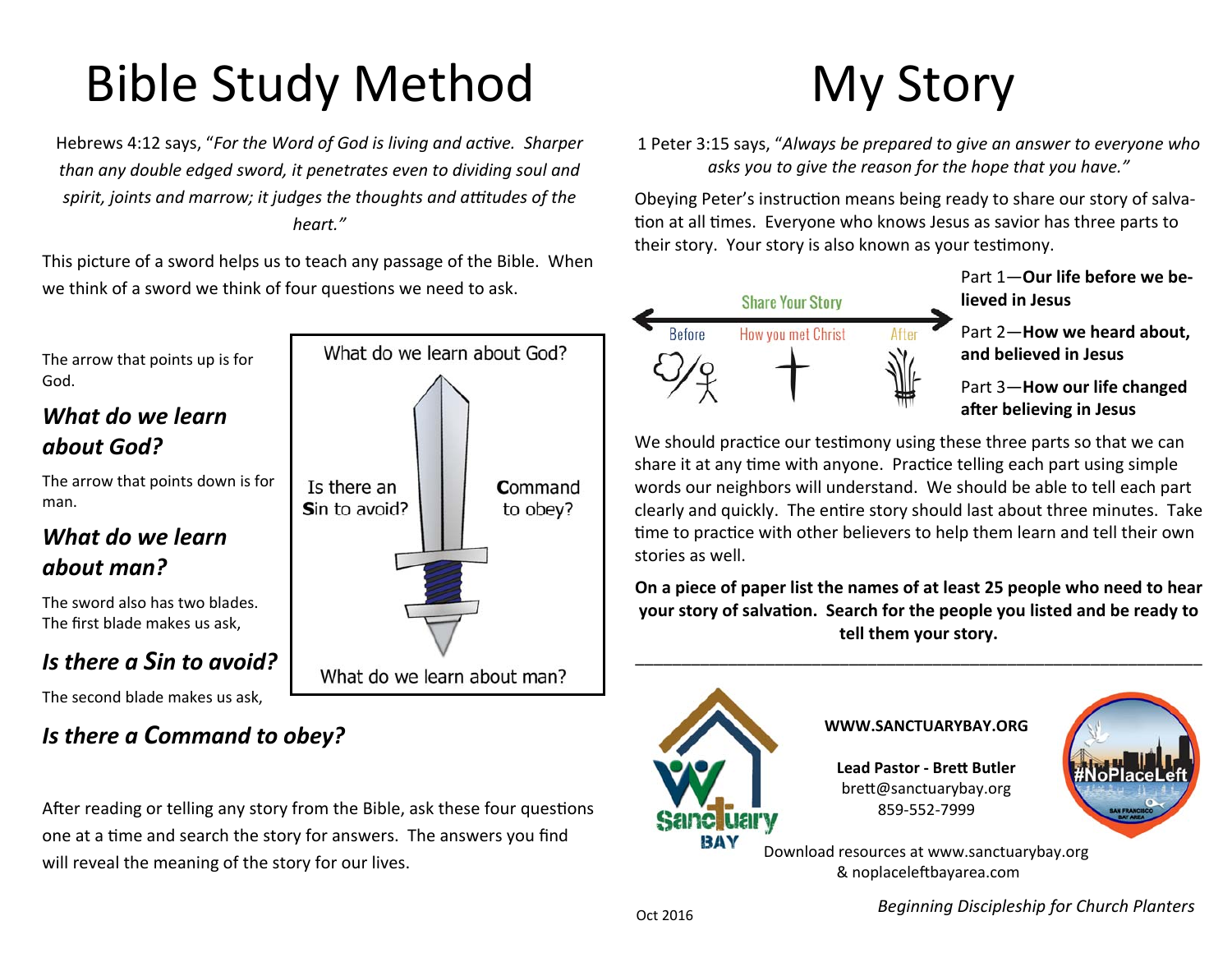#### **Command #8 — Rest**

**Pray -** The Holy Spirit is our teacher. Pause and pray, asking the Holy Spirit to guide our hearts and minds to understand and learn what He wants us to know from this Bible story.

**Command -**  Mark 6:31:, Jesus says...

**Tell the story** - Jesus sends out the Twelve and they return, from Mark 6:7-13 & 30-32.

**Prayer -** Jesus help me to rest in you, to find my identity in you and your completed work in me. Help me to stop and rest and not fall prey to the sin of busyness.

**Assignment - Schedule intentional** time to rest; to have a full 24 hour Sabbath day of refreshment.



#### *AddiƟonal Bible reference for this command:*

*Mt: 11:28‐30* 

The Bible begins with the amazing creative work of God. At the end of His creative work *He give us the example and command to REST. Today, we are driven by the need for success and tend to get our idenƟty from the work we do. However, Scripture tells us instead to get our idenƟty from Jesus.* 

# **Command #1—Repent and Believe**

**Pray -** The Holy Spirit is our teacher. Pause and pray, asking the Holy Spirit to guide our hearts and minds to understand and learn what He wants us to know from this Bible story.

**Command -** In Mark 1:15, Jesus says...



Prayer - Jesus I want to leave my old life of sin and follow you. I believe in you, become my Lord.

**Assignment -** Confess your sins before the Lord. Turn from them and live a new life.

*AddiƟonal Bible references for this command:* 

**What does repent mean?** Repent means turning from sin and following Jesus.

**What does believe mean?** Believe means choosing to trust Jesus as Lord.

**Why should we repent?** Romans 3:23; Romans 6:23; Romans 10:9-10

**Who should repent?** Acts 2:38-41 - Everyone must repent for forgiveness.

**What is assurance?** 1 John 1:9 says that when we confess our sins Jesus forgives us and cleanses us. John 10:28 says that our salvation belongs to Jesus.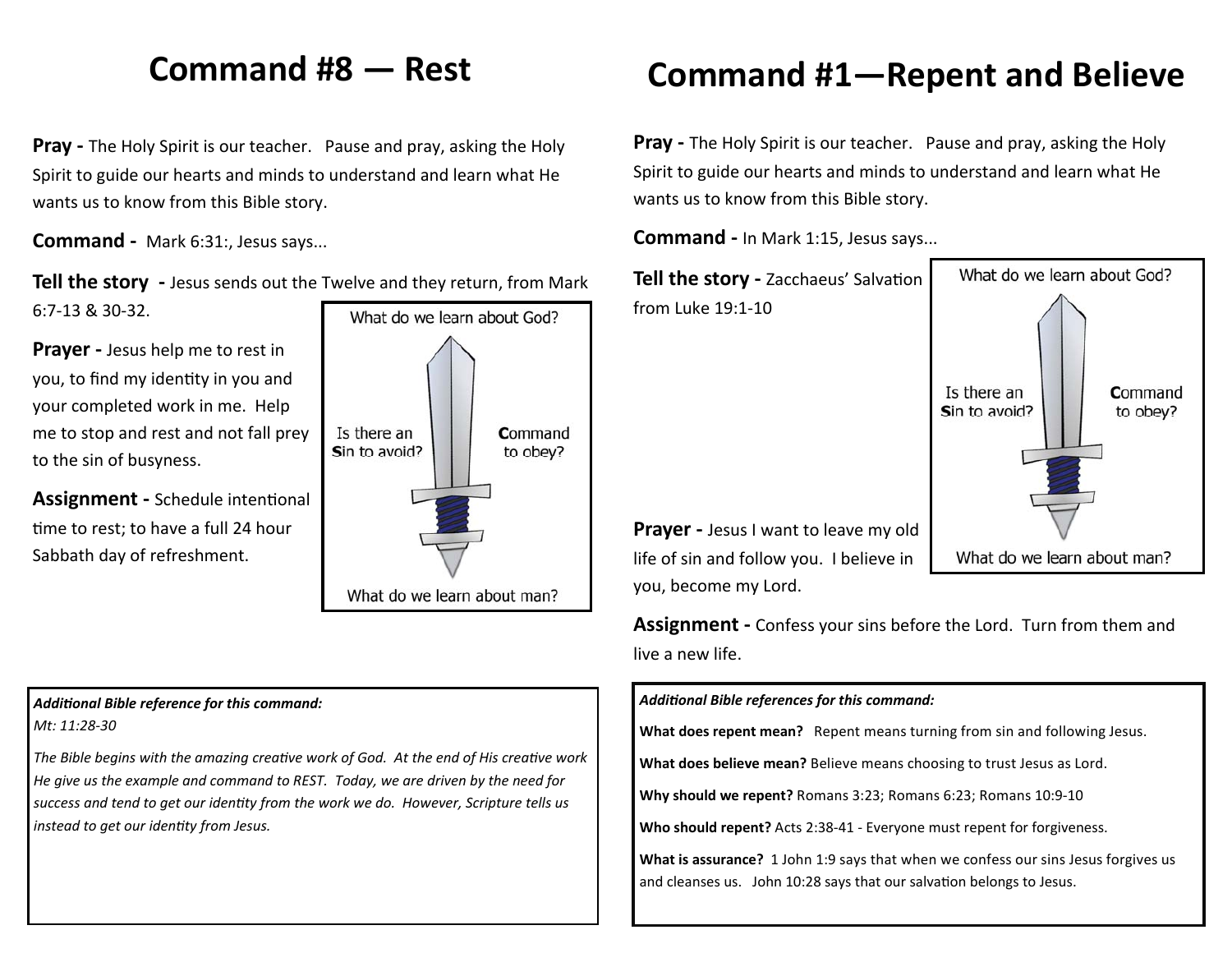#### **Command #2—Be BapƟzed**

**Pray -** The Holy Spirit is our teacher. Pause and pray, asking the Holy Spirit to guide our hearts and minds to understand and learn what He wants us to know from this Bible story.

**Command - In Matthew 28:19, Jesus says...** 

**Tell the story -** Phillip and a New Believer from Acts 8:26-39



**Prayer -** Jesus give me the strength to identify my life with you through the symbol of baptism.

**Assignment - Go down into the water and receive baptism.** 

#### *AddiƟonal Bible references for this command:*

What is Baptism? Romans 6:3-4 - Baptism is a symbol of Jesus' death, burial and resurrection. It means we also have died to our old life and been raised to live a new life with Jesus.

**Why should we be baptized?** Matthew 3:13-15 - Jesus received baptism, so should we. Receiving baptism means we identify Jesus alone as our Lord.

Who should be baptized? Acts 2:38 - Everyone who repents and believes.

How should we be baptized? Matthew 3:16 - Jesus went down into the water; total immersion.

## **Command #7—Give**

**Pray -** The Holy Spirit is our teacher. Pause and pray, asking the Holy Spirit to guide our hearts and minds to understand and learn what He wants us to know from this Bible story.

**Command -** In Luke 6:38, Jesus says...

**Tell the story -** The Widow Gives from Mark 12:41-44

**Prayer -** Lord everything I have is yours. Teach me to give. Show me needs that I can help with my time and money.

**Assignment -** Confess your sins before the Lord. Turn from them and live a new life. Decide this week with your family an amount of time and money you will give for the work of the church each week.

#### *AddiƟonal Bible references for this command:*

**What should we give to God?** Our money, our time, and our lives.

**Why should we give to God?** 2 Corinthians 9:6-7 - Give generously and we will receive generously. God loves a cheerful giver.

**How do we give to God?** 2 Corinthians 9:7 - Cheerfully, not under compulsion; Matthew 6:1-4 - Secretly, not for recognition.

**Who do we give to?** 2 Corinthians 9 - A collection was given to a church; Acts 4:34-35 -The church gave to all who had need; 1 Tim 5:17; Phil 4:14-18; 1 Cor 9:4-18 - The church gave to support the church leaders.

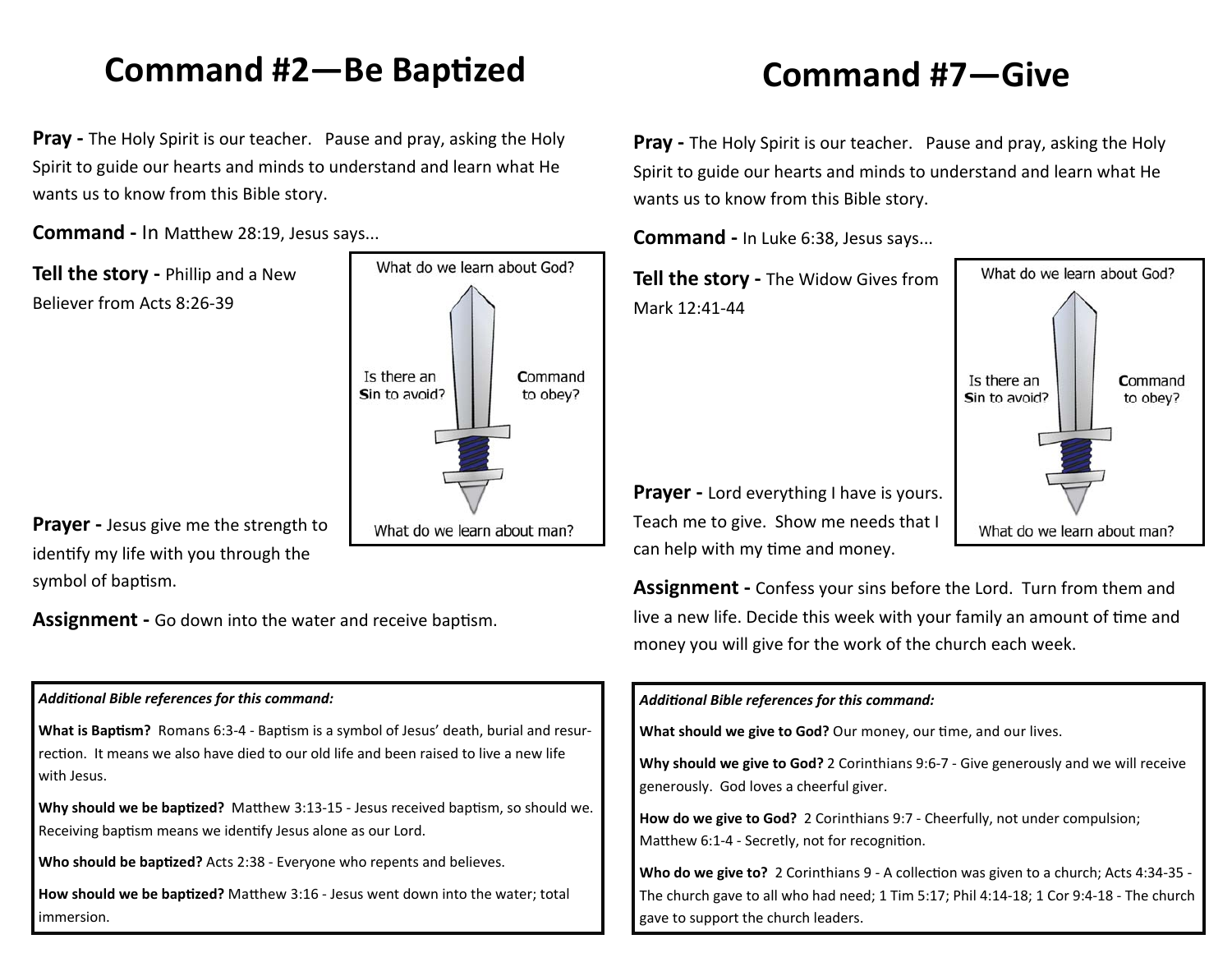### **Command #6—Lord's Supper**

**Pray -** The Holy Spirit is our teacher. Pause and pray, asking the Holy Spirit to guide our hearts and minds to understand and learn what He wants us to know from this Bible story.

**Command -** In Luke 22:19-20, Jesus says…

**Tell the story -** Jesus' Last Meal from Luke 22:7-20



**Prayer -** Lord show me the sins I have committed. Forgive them. Thank you for giving your body and blood for me.

**Assignment -** Receive the Lord's Supper.

## **Command #3—Pray**

**Pray -** The Holy Spirit is our teacher. Pause and pray, asking the Holy Spirit to guide our hearts and minds to understand and learn what He wants us to know from this Bible story.

What do we learn about God?

What do we learn about man?

Command

to obev?

**Command - In Matthew 6:9-13, Jesus says...** 

**Tell the story -** Jesus teaches about Prayer from Matthew 6:5-15

**Prayer -** Lord teach us to pray. Give us pure motives. May your will be done in us.

**Assignment -** Start and finish each day by giving thanks to God and presenting your requests to Him.

#### *AddiƟonal Bible references for this command:*  **What is the Lord's Supper?** 1 Corinthians 11:26—A symbol of the Lord's death. **Why do we eat the Lords Supper?** 1 Corinthians 11:26—His body was broken, His blood was spilled for us.

**How do we receive the Lord's Supper?** 1 Corinthians 11:27-29—We must examine ourselves, confess our sins to God, and remember Jesus died to give us forgiveness.

Who should receive the Lord's Supper? Acts 2:42, 1 Corinthians 11:27-29—Baptized disciples devoted to Jesus who examine themselves.

#### *AddiƟonal Bible references for this command:*

**What is prayer?** Talking with God our Father.

**Why do we pray?** Matthew 6:9-13-God hears us. We desire His will to be done on earth.

**How do we pray?** By simply talking with God; "Give us today our daily bread" - pray for needs; "Forgive us our debts" - pray for forgiveness; "Deliver us from the evil one" pray for the ability to resist temptation.

Is there an Sin to avoid?